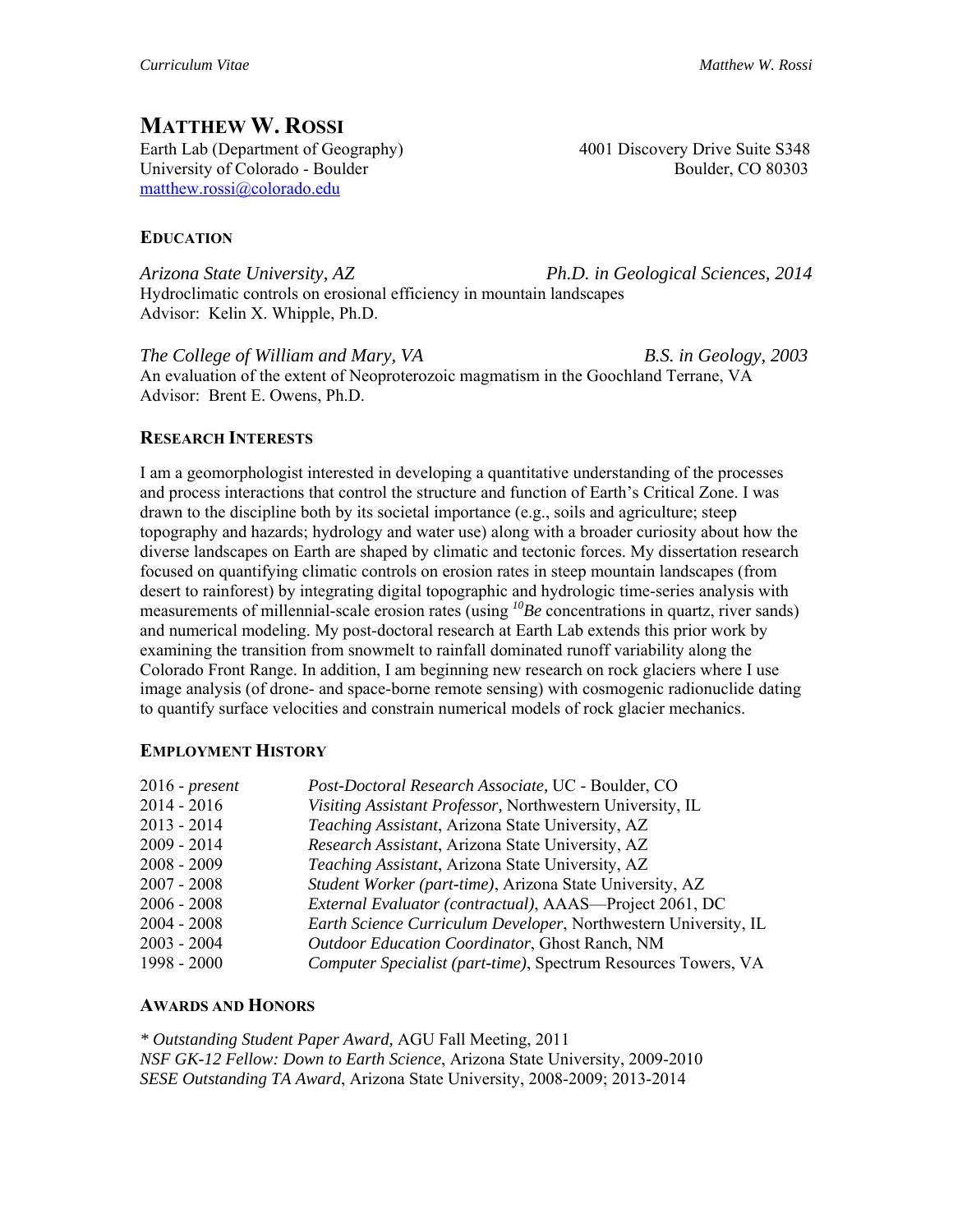## **PROFESSIONAL SERVICE**

#### *Committees*

Environmental Science Program Committee (NU: 2015-2016)

#### *Reviewer*

Geophysical Research Letters; Journal of Arid Environments; Journal of Geology; Journal of Geophysical Research – Earth Surface; Science Advances; Water Resources Research

## **PUBLICATIONS**

#### *Refereed Papers (published)*

- [1] **Rossi, M.W.**, Whipple, K.X., and Vivoni, E.R., *2016*. Precipitation and evapotranspiration controls on daily runoff variability in the contiguous United States and Puerto Rico. Journal of Geophysical Research – Earth Surface, 121: 128-145, doi:10.1002/2015JF003446.
- [2] Forte, A.M., Whipple, K.X., Bookhagen, B., and **Rossi, M.W.**, *2016*. Decoupling of modern shortening rates, climate, and topography in the Caucasus. Earth and Planetary Science Letters, 449: 282-294, doi:10.1016/j.epsl.2016.06.013.
- [3] **Rossi, M.W.**, Quigley, M.C., Fletcher, J.M., Whipple, K.X., Diaz-Torres, J., Seiler, C., Fifield, C.K., and Heimsath, A.M., *in press*. Along-strike variation in catchment morphology and cosmogenic denudation rates reveal the pattern and history of footwall uplift, Main Gulf Escarpment, Baja California. Geological Society of America Bulletin, doi:10.1130/B31373.1.
- [4] Alkire, M.B., Jacobson, A.D., Lehn, G.O, Macdonald, R.W., and **Rossi, M.W.**, *in press*. On the geochemical heterogeneity of rivers draining into the straights and channels of the Canadian Arctic Archipelago. Journal of Geophysical Research – Biogeosciences.

#### *Refereed Papers (in preparation)*

- [5] **Rossi, M.W.**, Whipple, K.X., DiBiase, R.A., and Heimsath, A.M., *in preparation.* Hydroclimatic controls on erosional efficiency: A comparative study between desert and tropical tectonically active mountain ranges.
- [6] DiBiase, R.A., **Rossi, M.W.**, and Neely, A.*, in preparation*. Fracture density and grain size controls on the relief structure of threshold landscapes.
- [7] Anderson, R.A., Anderson, L.S., Armstrong, W.H., **Rossi, M.W.**, and Crump, S., *in preparation*. Glaciation of alpine valleys: The glacier – debris-covered glacier – rock glacier continuum.

#### *Abstracts*

- Klein, T.I., Anderson, S.P., Murphy, S.F., **Rossi, M.W.**, Hammack, G.S, and Anderson, R.S., *2017*, High intensity rain storm connects hillslopes to channels in a steep, semi-arid catchment: Chapman Conference on Extreme Climate Event Impacts on Aquatic Biogeochemical Cycles and Fluxes, AGU, San Juan, PR, 22-27 Jan.
- Alkire, M.B., Jacobson, A.D., Lehn, G.O, Macdonald, R.W., and **Rossi, M.W.**, *2016*. Geochemical heterogeneity of rivers draining the Canadian Arctic Archipelago: EOS, AGU Transaction 96, B13C-0577.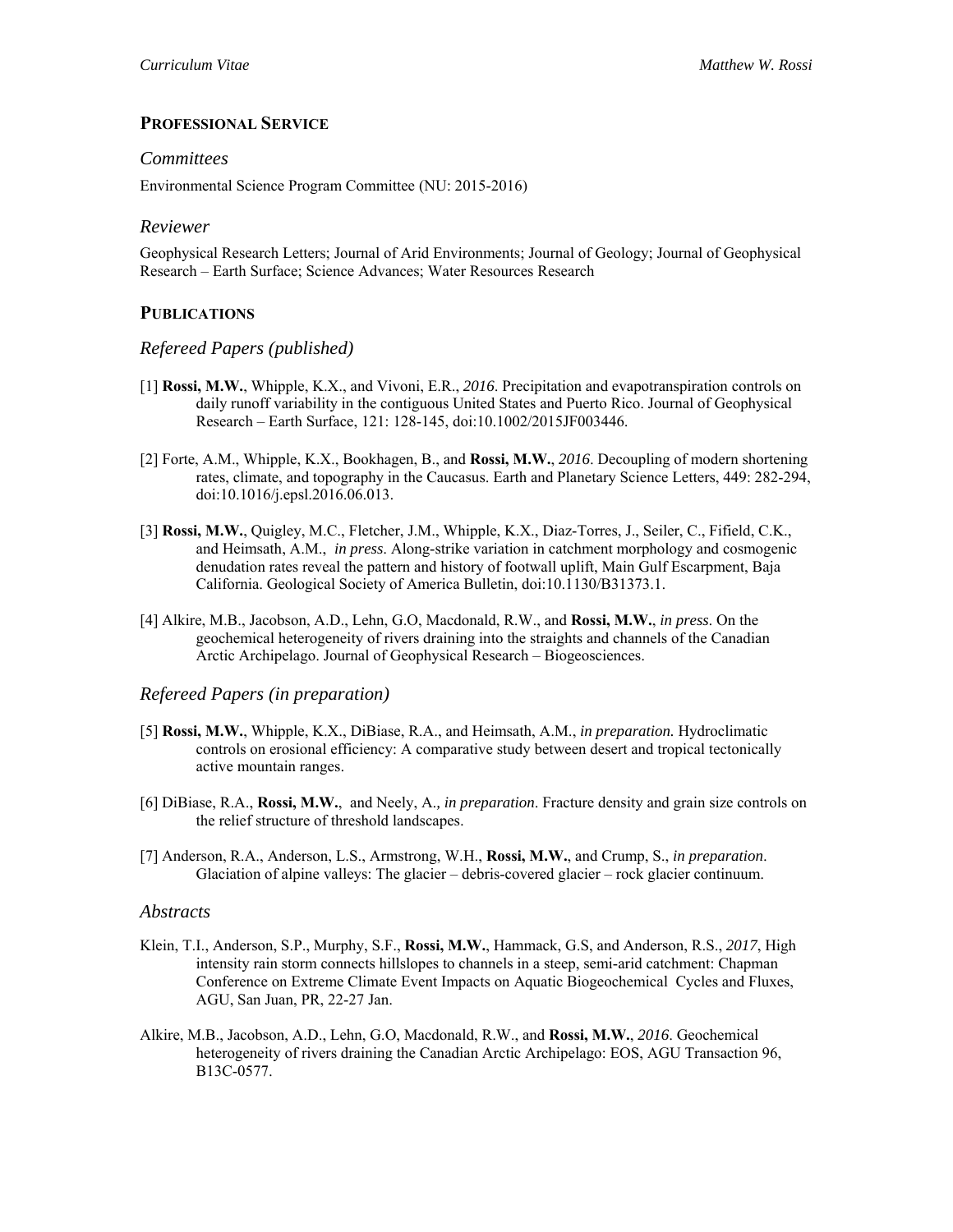- DiBiase, R.A., **Rossi, M.W.**, and Neely, A., *2015*. Fracture density and grain size controls on the relief structure of threshold landscapes: EOS, AGU Transaction 96, EP41C-0934.
- Forte, A.M., Whipple, K.X., Bookhagen, B., and **Rossi, M.W.**, *2015*. Reconciling invariant topography with significant along-strike gradients in climate and tectonics in the Greater Caucasus. EOS, AGU Transaction 96, Abstract T32B-07.
- **Rossi, M.W.**, Quigley, M.C., Fletcher, J., Whipple, K.X., Díaz-Torres, J.J., Seiler, C., Fifield, L.K., and Heimsath, A.M., *2015*. Neogene tectonic history of the Sierra San Pedro Mártir, Baja California revealed by careful pairing of cosmogenic sampling with topographic analysis: EOS, AGU Transaction 96, Abstract T13C-3010.
- **Rossi, M.W.**, Whipple, K.X., DiBiase, R.A., and Heimsath, A.M., *2015*. Hydroclimatic controls on erosional efficiency: A comparative study between desert and tropical tectonically active mountain ranges: FACET Workshop 2015, Taipei, TW. 28 May – 2 June.
- **Rossi, M.W.**, Whipple, K.X., Vivoni, E.R., DiBiase, R.A., and Heimsath, A.M., *2014*. The influence of the soil water balance within catchment hillslopes on runoff variability and fluvial incision: EOS, AGU Transaction 95, Abstract EP33D-05.
- **Rossi, M.W.**, Whipple, K.X., and Vivoni, E.R., *2013*. Precipitation and evapotranspiration controls on event-scale runoff variability in the continental U.S.: EOS, AGU Transaction 94, Abstract EP51C.
- Whipple, K.X., DiBiase, R.A., and **Rossi, M.W.**, *2013*. The topographic imprint of spatial and temporal patterns of rock uplift encoded in bedrock river profiles: GSA Abstracts with Programs, v. 45, no. 7.
- **Rossi, M.W.**, Whipple, K.X., and Vivoni, E.R., *2013*. Climatic controls on discharge variability: STRESS 4 Workshop 2013, NCED/DRI, Glenbrook, NV, 24-26 Apr.
- **Rossi, M.W.**, Whipple, K.X., and Vivoni, E.R., *2012*. From precipitation to runoff: Climatic controls on discharge variability: EOS, AGU Transaction 93, Abstract EP53C-1058.
- \***Rossi, M.W.**, Whipple, K.X., DiBiase, R.A., and Heimsath, A.M., *2011*. Climatic controls on steady state erosion using the relationship between channel steepness and cosmogenic <sup>10</sup>Be-derived catchment averaged erosion rates: EOS, AGU Transaction 92, Abstract EP31A-0809.
- **Rossi, M.W.**, Whipple, K.X., DiBiase, R.A., and Heimsath, A.M., *2010*. Climate and the erosional efficiency of fluvial systems: EOS, AGU Transaction 91, Abstract EP23C-06.
- **Rossi, M.W.**, Whipple, K.X., and DiBiase, R.A., *2009*. Inferring landscape response to climate from the relation between mean hillslope angle and channel steepness: EOS, AGU Transaction 90, Abstract EP51B-0604.
- DeLong, S.B., Johnson, J.P., Whipple, K.X., Post, D.F., Malmon, D., Chu, D., Hellerstein, J., Klues, K., Levis, P., **Rossi, M.W.**, and Martin, R., *2008*, Hydrology and channel head erosion in a semiarid discontinuous ephemeral stream network near Oracle, Arizona: EOS, AGU Transaction 89, Abstract H43F-1075.
- Lee, E., and **Rossi, M.**, *2006*. Middle school students' understanding of convection as a causal mechanism for generating winds: NARST Annual Conference.
- Jona, K., and **Rossi, M.**, *2006*. Authentic scientific inquiry in online science courses: Using studentfriendly data analysis and modeling tools: NACOL Annual Conference.